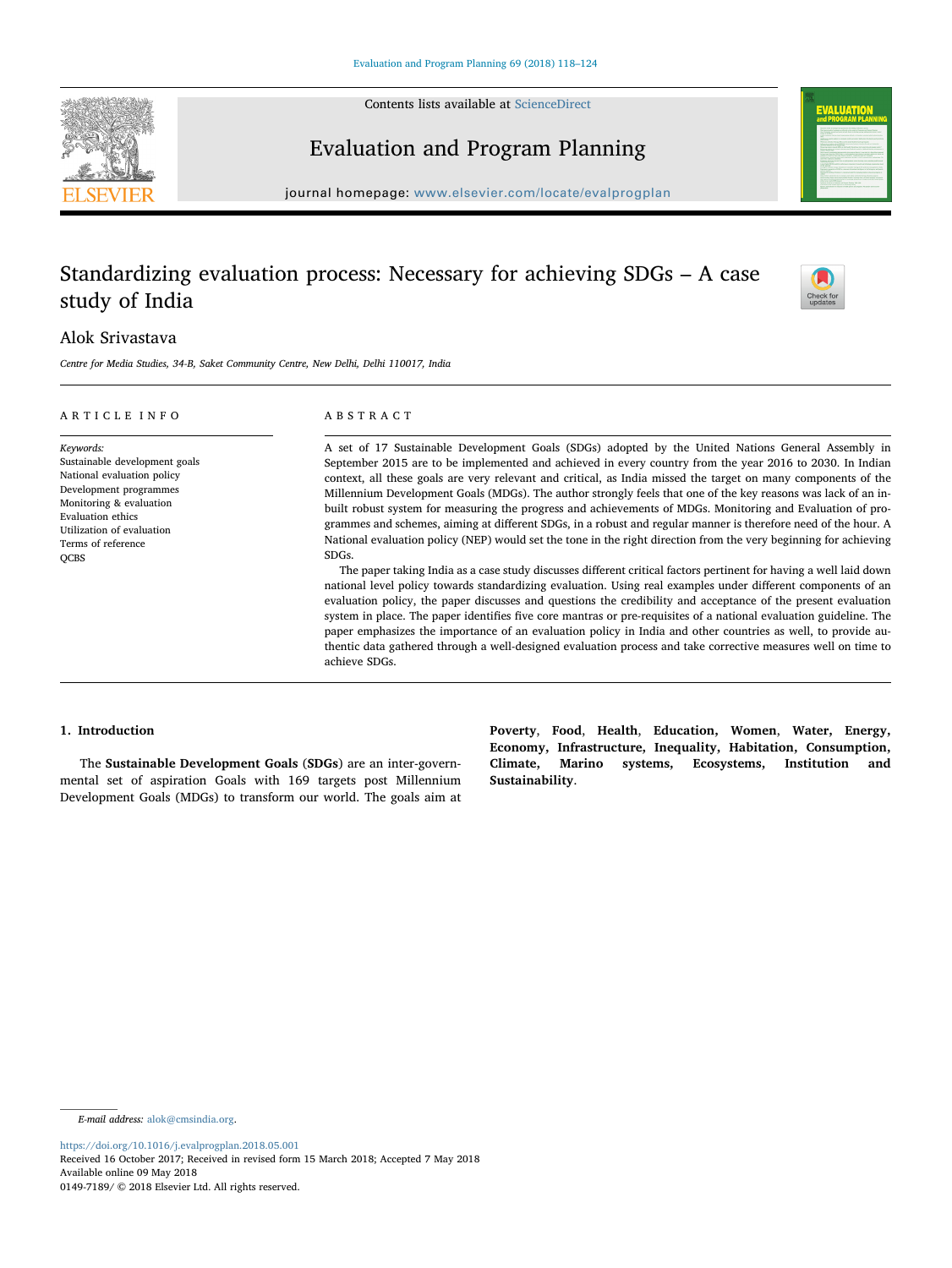

In September 2015, the United Nations General Assembly formally adopted the "universal, integrated and transformative" 2030 Agenda for Sustainable Development, a set of 17 Sustainable Development Goals (SDGs). The goals are to be implemented and achieved in every country from the year 2016 to 2030. The idea of the SDGs has quickly gained ground because of the growing urgency of sustainable development for the entire world ([Sachs, 2012](#page-6-0)).

India is SDG signatory and has ambitious targets that were missed out during MDGs. In Indian context, all SDGs are very relevant and critical. As far as MDGs are concerned, India missed the target on 8 out of 12 targets identified as important from India's perspective ([Millennium Development Goals India Country Report, 2015](#page-6-1)). While providing outlines of the various development plans which inter-alia envisage attainment of the MDG targets, the Government of India's Report takes a close look at the programme components and their performance in producing desired results. However, such an assessment is hampered in the absence of disaggregated data at sub- State levels and also for different groups of the population. The Millennium Development Goals, in fact, emphasized the effectiveness of Statistics in monitoring development process at national and international levels, by specifying measurable indicators for the targets. In India, the national statistical system does not have independent statistical machinery exclusively focused on quantitative monitoring of the MDGs ([Millennium](#page-6-1) [Development Goals India Country Report, 2015\)](#page-6-1). Encouragingly, NITI Aayog with the Prime Minister of India as its chairperson, has carried out a detailed mapping of the 17 Goals and 169 targets to Nodal Central Ministries, Centrally Sponsored Schemes and major government initiatives. Most sub-national governments have carried out a similar mapping of the SDGs and targets to the departments and programmes in their respective states. The Ministry of Statistics & Programme Implementation has developed a list of draft national indicators in light of the global SDG indicators. This draft has been placed in the public domain for wider consultation ([United Nations High level Political](#page-6-2) [Forum, 2017\)](#page-6-2).

As a part of its oversight responsibility, NITI Aayog has led the process of Voluntary National Review (VNR) report preparation. A multi-disciplinary Task Force was constituted to coordinate the review and process documentation. From the sub-national level, state and union territory governments reported their progress on the various programmes and initiatives. While reporting about the various facets of the SDGs, this VNR focuses on the progress made towards achieving Goals 1, 2, 3, 5, 9, 14 and 17. These Goals have been agreed upon in the HLPF as focus areas for this year. The nature of SDGs, however, is such that the advancement of one global goal may lead to progress in other goals as well. the SDGs and targets to the departments and programmes in their respective states. The Ministry of Statistics & Programme Implementation has developed a list of draft national indicators in light of the global SDG indicators.

In this context, it can be said that governments at different levels, national and sub-national too recognizes that Monitoring and Evaluation of programmes and schemes, aiming at different SDGs, in a robust and regular manner is therefore need of the hour. As understood, while monitoring is a regular process, evaluation is periodic but more insightful to gauge progress and take corrective measures for avoiding any deviation in programme progress towards its goal. Evaluation is a methodological area that is closely related to, but distinguishable from more traditional social research. Evaluation utilizes many of the same methodologies used in traditional social research, but because evaluation takes place within a political and organizational context, it requires group skills, management ability, political dexterity, sensitivity to multiple stakeholders and other skills that social research in general does not rely on as much [\(Trochim, 2006\)](#page-6-3).

#### 2. National evaluation policy

A National Evaluation Policy (NEP) in India for monitoring and evaluating all government Policies, Programmes and Schemes would set the tone in the right direction from the very beginning of our journey for achieving SDGs. Of the 115 countries investigated, 20 have a written, legislated evaluation policy. The remaining countries fall into sub-categories: developing a policy (23), conducting evaluation routinely without a policy (34) and those with no information indicating they are developing one at the moment (38) ([Rosenstein, 2015](#page-6-4)).

Evaluation including monitoring and thematic research related to development policies, programmes and schemes in India, is not something which was completely missing from the government system. In India, Program Evaluation Organization (PEO) was set up in 1952 as an independent agency in the erstwhile Planning Commission to evaluate programmes funded by the plan ([Mehrotra, 2013a\)](#page-6-5). However, the focus was restricted to the programmes funded under Five Year Plans of India. This monitoring and evaluation exercise also helped to evaluate the performance of states/UTs as well, as far as implementation in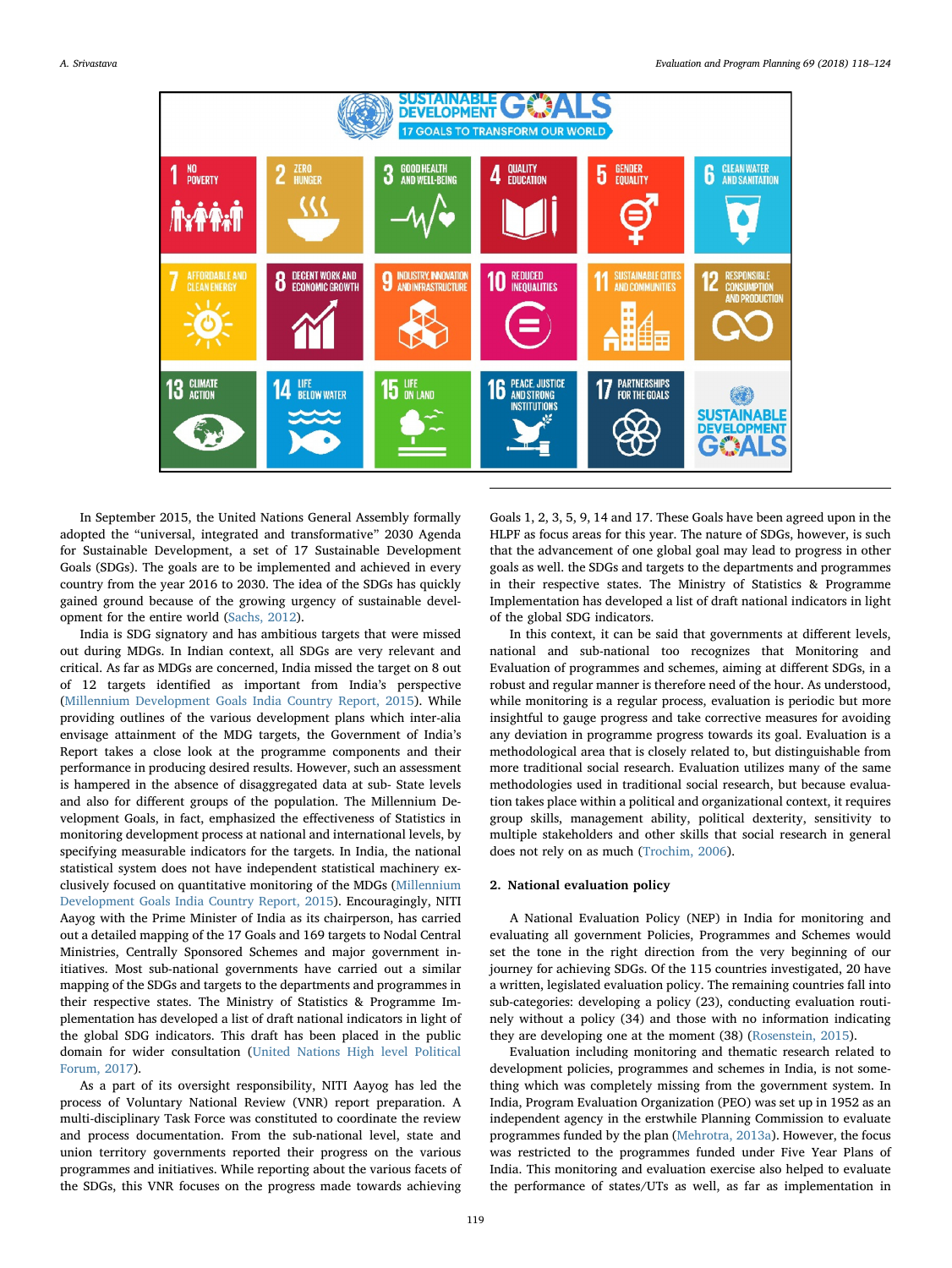respective states/UTs is concerned. In addition to this, the respective Ministries and Departments also commissioned from time to time evaluation studies. Hundreds of evaluation studies are being carried out in the country each year, but not much is known about the follow-up actions taken on their findings. There is no evaluation data bank in the country and one does not know how such studies are initiated and whether such studies are carried out in keeping with accepted standards of evaluation practice [\(Pal, 2011\)](#page-6-6). In 2009, a Development Monitoring Unit was created by the Prime Minister's office along with a Performance Management and Evaluation System (PMES) under the Cabinet Secretariat. For a brief period, the Planning Commission decided to create a new Independent Evaluation office in 2013. However, with the change of government at the Union level in 2014, two major changes have taken place- one, NITI Aayog was established to replace the Planning Commission of India, with a new vision, mission and objective, wherein NITI Aayog was set up as a think tank with no power to impose policies or to allocate funds unlike Planning Commission. The second major change in context of evaluation set up at the government level was replacing PMES, which used to ensure that every Union ministry make a Result Framework Document (RFD) every year against which its performance was measured at the end of the year, with e-SAMIKSHA (e-Assessment) and PRGATI (Progress) projects to directly monitor the different programme and schemes sponsored by Union Government of India. Prime Minister and Cabinet Secretary are intensely monitoring the performance ("[NITI Aayog to monitor, evaluate](#page-6-7) [government policies](#page-6-7)", 2015).

At the state level in India, Karnataka state government has been the leader, and it has taken the evaluation function seriously, and has a well-articulated policy on the subject [\(Mehrotra, 2013b\)](#page-6-8). In 2011, the state realizing the need and importance of evaluation formed Karnataka Evaluation Authority (KEA) to carry out the evaluations of all major government programmes, Boards, corporations, and urban/rural local bodies. Karnataka is the first, and till date the only State of the country, to have established an authority for transparent, effective and efficient practice of evaluation of the development schemes and programmes ([Karnataka Evaluation Authority, 2014](#page-6-9)).

However, absence of the national policy on evaluation at national and sub-national levels, except in Karnataka, has its affect. Politics and political economy play an important role in the decision of whether to conduct an evaluation of a programme. Some of these aspects act to increase the likelihood of undertaking evaluation, but most serve to deter evaluation [\(Blomquist, 2003\)](#page-6-10). In fact, absence of a clear evaluation policy for public investment and development programmes may lead to evaluation practice that is ad hoc, at times merely symbolic, aimed at only justifying and expanding what the policy makers and programme planners want to do and not usable because of poor quality ([Agrawal & Rao, 2015\)](#page-6-11). A national policy provides an environment for a progress in a very scientific and systematic manner.

Advocacy for NEP should be initiated at all levels, right from policy makers, which include Parliamentarians, to donors, funding agencies, implementers to community members. Sensitizing and capacity building across these stakeholders on the relevance of a systematic monitoring and evaluation of development policies and programmes is a must.

The process of development, in any society, should ideally be viewed and assessed in terms of what it does for an average individual. For any approach or development framework to be meaningful and effective in directing public policies and programmes it has to be anchored in a social context. More importantly, it should reflect the values and development priorities of the society where it is applied. It is therefore necessary for countries like India to develop a contextually relevant approach to human development, identify and devise appropriate indicators to help formulate and monitor public policy. This is more so keeping in view many unique concerns and development priorities in some sense tied with India's stage of development as well as her social and economic diversity. Planning Commission has taken a lead in doing this ([National Human Development Report, 2001\)](#page-6-13).

However, in absence of a well laid down national level policy towards standardizing evaluation (and research), the outcome and impact findings lack ownership at all levels including commissioners of evaluation and evaluators/evaluating agency. An evaluation policy is expected to address some of the critical components necessary for an acceptable evaluation exercise undertaken. The five core mantras or pre-requisites include,

- 1. Detailed and well laid out Terms of References
- 2. Sufficient time frame for conducting Evaluation
- 3. Selection of credible evaluating agency/evaluator
- 4. Ownership and Utilization of Evaluation
- 5. Ethical Review of Evaluation Protocol

## 2.1. Detailed and well laid out terms of reference

Well begun is half done. In other words, clarity and detailing helps not only the bidding agencies or bidders in terms of well-defined scope of work, milestones and deliverables. To carry out monitoring, evaluation or research, one of the prerequisites is to ensure scientific approach and methodology in place. To initiate evaluation process, a detailed Terms of Reference (ToR), also called as Request for Proposal (RfP) document, is developed by the agency interested in sponsoring or commissioning the assignment. The commissioning agency could be either the one implementing the programme/scheme or the one which has funded the programme.

What Is a ToR? A ToR presents an overview of the requirements and expectations of the evaluation. It provides an explicit statement of the objectives of the evaluation, roles and responsibilities of the evaluators and the evaluation client, and resources available for the evaluation. A ToR provides clearly detailed parameters for- 1. Why and for whom the evaluation is being done 2. What it intends to accomplish 3. How it will be accomplished 4. Who will be in involved in the evaluation 5. When milestones will be reached and when the evaluation will be completed 6. What resources are available to conduct the evaluation.

## (source: The World Bank)

professional, unbiased and effective evaluation culture. It helps to introduce a structured process and format of evaluation and eliminate conflict of interest. It puts into place a mechanism by which the findings and recommendations are acted upon ([Dikshit, 2015](#page-6-12)).

With the present Union Government in India aspiring for more transparency and accountability and at the same time working with the motto of "Minimum government and Maximum governance", it therefore becomes pertinent for the government to track its performance and

As understood, "terms of reference" refers to the document that details an assignment for an individual evaluator or team of evaluators ([The World Bank, 2011](#page-6-14)). The understanding and identification of study spread, size and selection of study participants before inviting proposals is a must for commissioning body while developing ToR as well as during review of proposals submitted. Often it has been observed that RfPs and ToRs are released/advertised so late, that time required for the study is curtailed, particularly if it is end line evaluation, as report have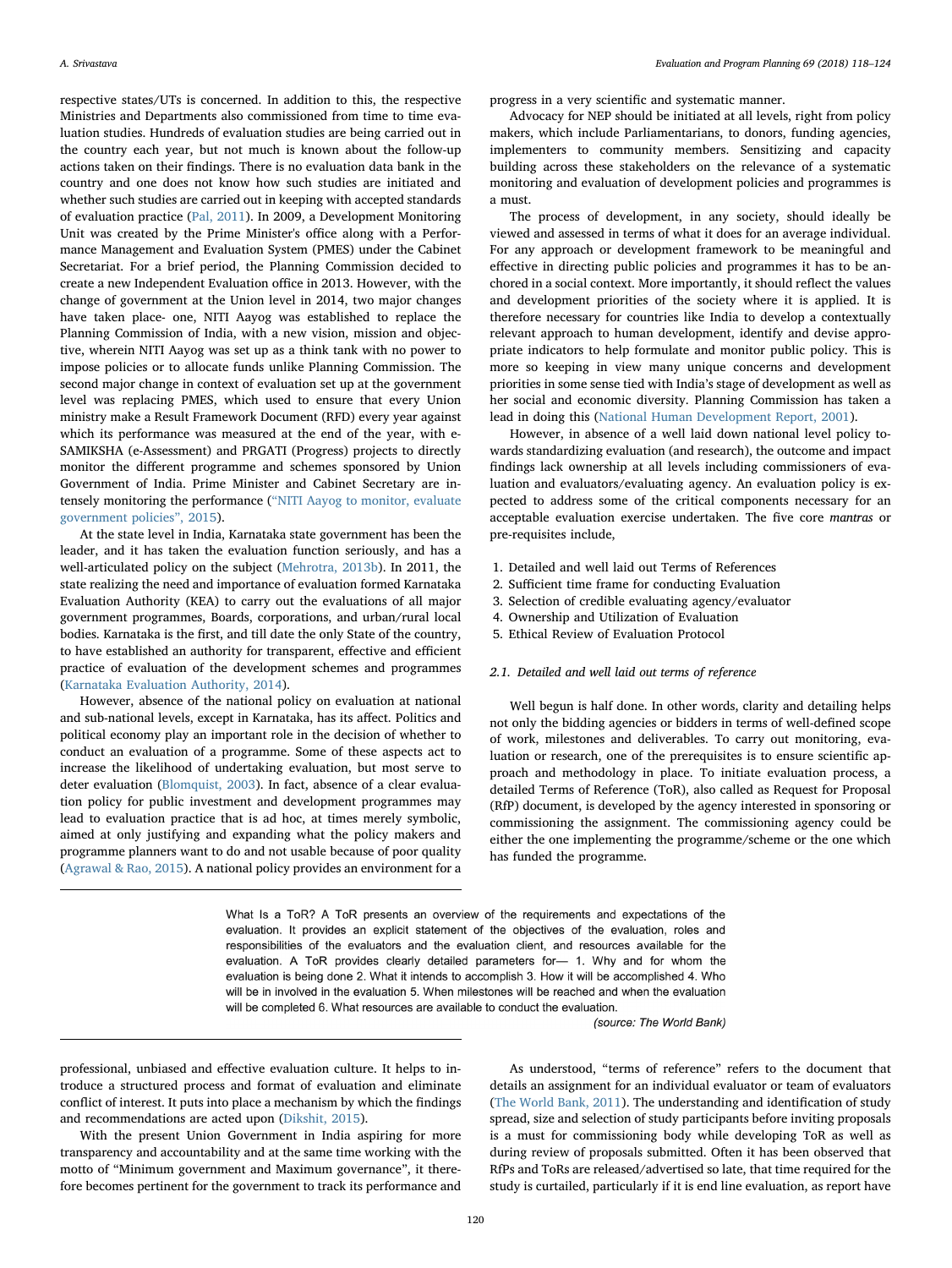to be shared with donor agencies(s). A detailed ToR also ensure that there is no ambiguity in the approach proposed by bidding agencies and put all agencies, more or less at par. Of late, e-tendering is gaining momentum and several agencies are putting their ToRs and RfPs on their respective websites or central e-tender portal. This measure has definitely increased its reach in terms of visibility and all bidding agencies getting same time to develop and share their proposals unlike newspaper advertisements or sending it through posts or courier, which

#### 2.2. Sufficient time frame for conducting evaluation

A very critical pre-requisite is to ensure sufficient time for carrying out evaluation including research. A good many times, the scope of the study mismatches with the time allotted for the study. For example, in a pan-India studies or studies with 10 or more states to be visited, a time frame of 12–16 weeks to complete the study is too much to expect.

A screenshot of one of the ToRs shared is given as an illustration.



used to take different time to get delivered depending upon the location of the bidding agency. Another good initiative is acceptance of e-proposals. In Indian context, this is practiced more by private organizations including multi-lateral and bi lateral agencies such as UN agencies, World Bank among others where financial proposals are password protected and bidding agencies are requested to share the password only if they technically qualify. As noticed, in recent past some government bodies/departments have started both e-tendering as well as electronic submission of proposals. This is an encouraging trend and needs to be practiced across government and non-government bodies. But prior to electronic submission of proposal, floating, equally critical is to have a comprehensive ToR/RfP.

A ToR/RfP must include but may not limit to the following components

- Vision and objectives of the programme
- Scope of Work
- Stakeholders and Target Population
- Resource, financial and quality plans
- Work breakdown structure and Time Frame
- Deliverables and Dissemination plan
- Guiding principles-clauses/sub-clause
- Structure of the proposal and submission guidelines- documents/ information to be shared with proposal
- Contracting and Procurement procedures
- Important dates pre-bid, query, submission, bid opening, selection intimation

While the ToRs/RfPs developed by international and national agencies of repute do cover most of the points expected in a model ToR/ RfP document, as listed above. However, what has been found wanting in most of the cases is adherence to the time line indicated in the documents. In most ToRs/RfPs it has been noticed that the dates for shortlisting/selection of evaluators/agency; signing of Memorandum of Understanding/Association (MoU/MoA) are either not mentioned in ToR/RfP or not adhered to. It has also been observed that in majority of the cases, even as a courtesy, unsuccessful bidders are not informed or sent any regret mail informing about not being selected for the study.

Some key points of the ToR put as an illustration are- i) 10 states/ UTs to be visited; ii) Annual Turnover of the bidding agency should be around INR 10 million (0.17 million USD); iii) estimated cost for the study is INR 2.5 lakh (approx. 4000 USD); iv) visit to the training institutions and houses of the trainees; v) to be completed in 4 months; vi) deliverables include 5 copies of draft report and 10 copies of final report.

The study needs development of tools, pre-test/pilot testing, orientation of team; data collection and validation, data entry, analysis and report writing. If state specific reports are expected, then it further raises concern on data and report quality. Involving a big team, not necessarily required, may have implications on quality of data and information gathered. Though the counter-argument could be that organization is not capable of handling studies, which need big team of professionals, and hence not in favour of more people put to work simultaneously. However, certain activities like report writing based on analysis of data cannot be given to many people and a good evaluation report needs a minimum person hours of involvement. With the given upper cap on the cost for the study and scope of work involved, it is not feasible to complete the study in a professional manner and ensuring good quality of the study deliverables. This is not one off case but several such examples come across, which needs to be addressed for ensuring quality evaluation and research. In today's world where so much emphasis is being given to ICT and digitalization, it is surprising to see the demand and need for 5–10 hard copies of the report. With given budget, this is certainly unwanted.

### 2.3. Selection of credible evaluating agency/evaluator

Selection of a credible agency is a must for any work and true for evaluation as well. Request for capability statement highlighting professional bench strength, years of experience, types of studies undertaken across sectors, annual turnover is a must to get a feel of any organization's experience and expertise. However, a recent trend, particularly in government sponsored studies, noticed is the mandatory condition of submitting an Earnest Money Deposit (EMD) along with the proposal. EMD amount ranges between INR 50,000/- to INR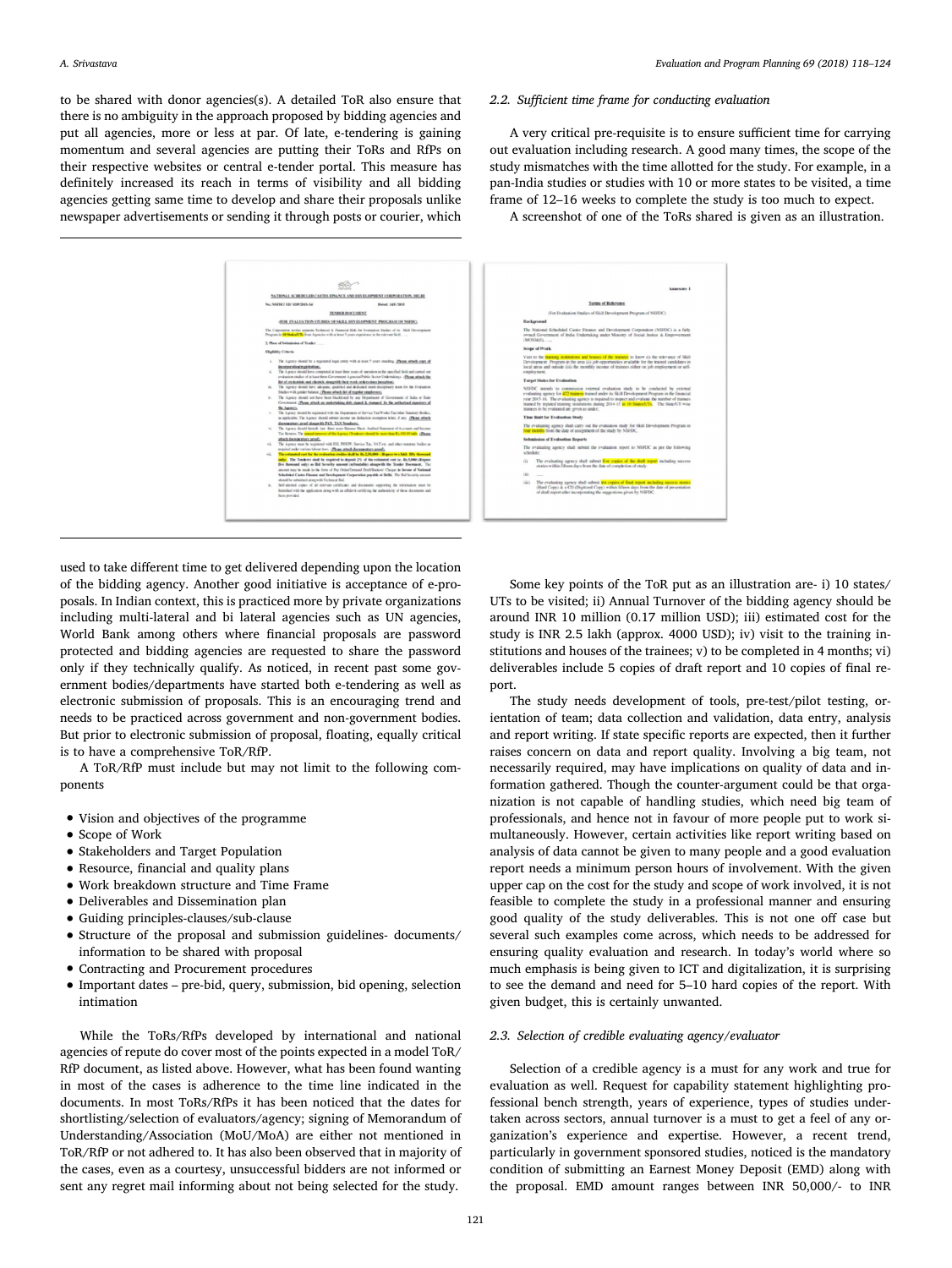<span id="page-4-0"></span>

| Bidding<br>Agency | Marks for technical<br>qualifications | Weightage for technical<br>qualifications | Financial Cost<br>Quoted (in lakh) | Points for financial<br>proposal | Weightage for<br>financial cost | <b>Total Point</b><br>$(2 \times 3) + (4 \times 6)$ |
|-------------------|---------------------------------------|-------------------------------------------|------------------------------------|----------------------------------|---------------------------------|-----------------------------------------------------|
|                   |                                       |                                           |                                    |                                  |                                 |                                                     |
| A                 | 67                                    | 0.7                                       | 80                                 | 56                               | 0.3                             | 63.8                                                |
| B                 | 65                                    | 0.7                                       | 45                                 | 100                              | 0.3                             | 75.5                                                |
|                   | 80                                    | 0.7                                       | 90                                 | 50                               | 0.3                             | 71.0                                                |
|                   |                                       |                                           |                                    |                                  |                                 |                                                     |

2,50,000/-. How and why is it essential-the question arises? The discussion with senior government officials indicate that this has been made mandatory, primarily, as a measure of restricting too many organizations from bidding for each study, if they do not have sufficient surplus fund to invest. Generally, EMDs remains with the concerned Ministry/Department for 3–4 months, depending upon when they finally select a successful bidder. After the process of selection is over, the unsuccessful bidders are returned their Bank Order/Demand Draft of EMD. Since this money is not deposited in any bank, the bidding agencies do not get any interest on the principal amount. Post selection, the agencies also deposit a Bank Guarantee amount, which is generally equivalent to the 1st installment of the study budget. Bank Guarantee statement is released only after final deliverable. The issue of EMD and Bank Guarantee is demanded mainly by the government agencies. However, making EMD a pre-condition is more to favour multi-national bidding agencies with huge turnover and surplus funds. For national organization, EMD is a major hurdle in spite of having a good experience and professionals for the proposed study. As all ToRs are not floated at same point of time in a year, organizations try to bid for as many tenders as possible, as and when they are advertised. In fact, EMD is no means to ensure that bidding agency is competent to take up the assignment just because it has sufficient fund to pay as EMD. Financial strength of an organization cannot be a mandatory pre-requisite i.e. before even assessing the technical expertise of the organization to complete the study in a professional and sound manner. Income Tax (IT) Return or Balance sheet could be sufficient enough to assess the financial health of the bidding agency. Moreover, as has been observed any contracting agency if forced to block too much of funds may divert funds for other purposes which in turn could affect the study's quality and deliverable. The practice of EMD should be desisted with as it serves no purpose.

Another important aspect related to financial proposal of the study, particularly in case of India and government sector specifically, is to select agency which is the lowest bidder through Least Cost Selection (LCS). While Quality and Cost Based Selection (QCBS) is most often followed by international and government institutions in India as well. Quality- and Cost-Based Selection (QCBS), a method that takes into account the quality of the proposal and the cost of the services ([ODA](#page-6-15) [Japan, 2009\)](#page-6-15). The weights are usually more for technical (or quality) and less for commercial (or cost) aspects of the bid, usually 60:40 or 70:30 or sometimes even 80:20 ([e-gov blog, 2010\)](#page-6-16). However, QCBS too have its flaw and it has been observed that weightage of financial proposal plays a major role in selection of successful bidder.

QCBS appears to be a sound and unbiased one as it gives higher weightage to the technical proposal. It is effective if bidding agencies financial quotations are in similar range. However, if one of the bidders

quotes even 20–25% less than others then in spite of having lesser technical score manages to win the bid.

Two illustrations on QCBS scoring sheet from one of the bidding process will make the things clearer. In [Table 1](#page-4-0), the weightage for technical and financial proposals is 70:30 while in [Table 2,](#page-4-1) it is 80:20.

As could be seen in [Table 1,](#page-4-0) agency 'B' is the successful bidder in spite of having lesser technical score as compared to agency 'C' but have more total points because of lesser budget. So, in spite of giving more weightage to technical component (80%), the financial component (20%) actually plays a major role. This flaw needs to be addressed for ensuring quality of the evaluation.

Also in many cases, it has been observed that the technical parameters, which mainly include bidder's experience and expertise; study team proposed and evaluation approach and methodology, are such that generally chances of one bidding agency scoring higher than others by a huge margin on technical component is not much and therefore financial cost in spite of having only 20% weightage plays the main role in selection of successful bidder, as could be seen if we compare bidding agency 'A' and 'B' score in both the tables. So financial cost plays the key role but at what expense needs to be explored. Too low financial quote may play havoc with the entire evaluation exercise.

This is something similar to the other method commonly followed for selection, known as Least Cost Selection (LCS) method. Steps generally followed is to identify based on technical proposal/presentation, agencies who have qualified technically and all of them are considered as 'at par'. Next step is to select among the shortlisted bidders the lowest bidder in terms of financial cost quoted. The lowest bidder, referred as L1, is selected. However, one of the key concerns with this selection method is that many a times the one selected had quoted almost as low as half of the cost quoted by other agencies. The question arises whether the one who has quoted low will be really able to deliver as per required deliverables and also ensure quality of the activities to be undertaken and team to be engaged are up to the mark. The question also arises whether agency(s) which have quoted almost double or even 1.5 times of the cost quoted by L1 agency have inflated their budget or for achieving the deliverables by following a proper approach, as suggested in their proposal or mentioned in ToR, the cost to the study will be around the quoted amount. It is therefore expected that tendering agency, should do their own calculation to assess the cost which may be incurred to fulfill the scope of the work identified in ToR. This will help to assess what is reasonable and appropriate budget for the study. Beyond the range, the difference is questionable and raises curiosity. In fact, informally many concerned government officials have admitted that they doubt whether agency will be able to do a 'descent' work with the quoted 'low' budget but have to go by rules and select the lowest bidder. This method is only appropriate for selecting consultants for

<span id="page-4-1"></span>

| Table 2                               |  |  |
|---------------------------------------|--|--|
| An illustration of OCBS scoring sheet |  |  |

| Bidding<br>Agency | Marks for technical<br>qualifications | Weightage for technical<br>qualifications | Financial Cost<br>Quoted (in lakh) | Points for financial<br>proposal | Weightage for<br>financial cost | <b>Total Point</b><br>$(2 \times 3) + (4 \times 6)$ |
|-------------------|---------------------------------------|-------------------------------------------|------------------------------------|----------------------------------|---------------------------------|-----------------------------------------------------|
|                   | ▵                                     |                                           |                                    |                                  |                                 |                                                     |
| A                 | 67                                    | 0.8                                       | 50                                 | 72                               | 0.2                             | 68.0                                                |
|                   | 65                                    | 0.8                                       | 36                                 | 100                              | 0.2                             | 72.0                                                |
| U                 | 80                                    | 0.8                                       | 90                                 | 40                               | 0.2                             | 72.0                                                |
|                   |                                       |                                           |                                    |                                  |                                 |                                                     |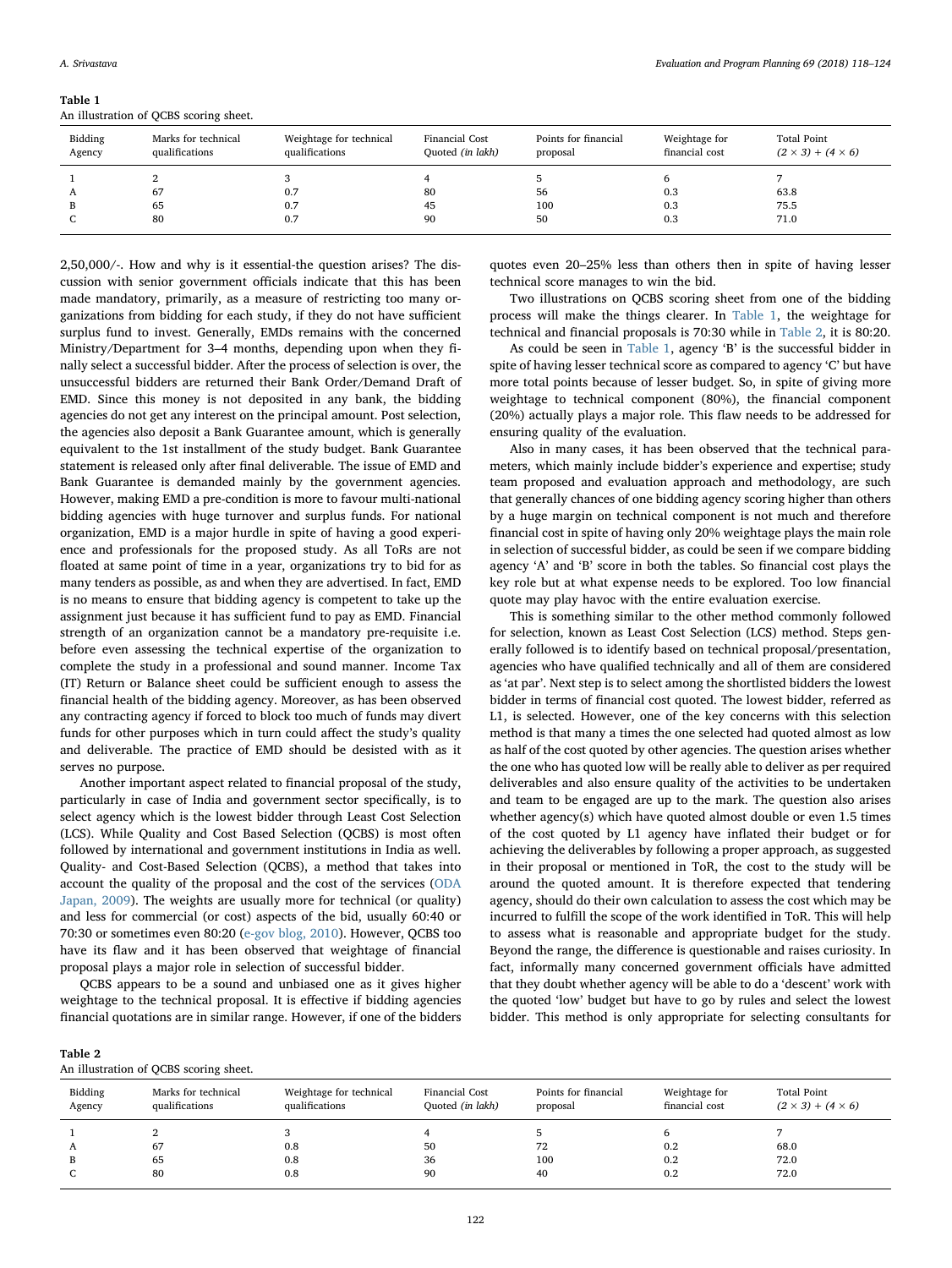assignments of a standard or routine nature (audits, engineering design of non-complex works, and so forth) where well established practices and standards exist ([MoHRD, 2009](#page-6-17)).

For fair selection and later on ensuring quality evaluation exercise as per scope of work, one option could be to mandatorily put an upper cap on the cost i.e. the financial cost for the study should not exceed 'x' amount. However, in none of the ToRs/RfPs, it has been noticed that any lower cap, i.e. the price for the study should not be quoted less than 'y' amount, is mentioned. Ideally, it should be practiced as it ensures that too low budgets are not quoted. It is thus expected that before floating any ToR, the donor/funding agencies essentially calculate an estimated cost (in fact, I believe many must be doing it even now) for the study based on the prevailing market rates of major expenses heads such as professional fee, out of pocket expenses include food, lodging and travelling plus miscellaneous expenses such as printing, consumables, training, communication and administrative cost plus taxes. Standardizing the selection process, as much as possible is essential. One of the options could be two-stage selection, wherein a broad ToR may be shared with the bidding agencies to come up with their proposal and suggest appropriate sample design and approach for the evaluation. The commissioning agency after reviewing these proposals, should select one or two sample options, and then request the bidding agency to share their financial cost. This will ensure level playing as all agencies will quote for same sample size, spread and selection approach as well as other deliverables decided by the commissioners of the study.

#### 2.4. Ownership and utilization of evaluation

Another very critical aspect is to own the evaluation and utilize evaluation for improving not only evaluated programmes but also future evaluations. Utilization can be broadly categorized as two-one, to sensitize and make aware the evaluators community about the approach and process followed in evaluation of a particular development programme. This will help to understand, identify and accordingly adapt evaluation approach for studies in different sector. Other way of utilizing an evaluation is using the findings. Post completion of a study, it should be a must to share the findings of the evaluation with the stakeholders. In other words, it should also be expected for optimizing the resources used in conduct of evaluation. evaluation directly affects decision-making and influences changes in the programme under review. Evidence for this type of utilization involves decisions and actions that arise from the evaluation, including the implementation of recommendations ([Bayley, 2008\)](#page-6-18). In fact, in a time bound manner i.e. within a given time frame, both evaluation approach and findings should be made public through proper dissemination channel(s) such as workshop, seminars, press release and uploading on websites. Delay in disseminating and utilizing the evaluation findings, will make the entire effort futile and will be of no use. Sharing of evaluation findings with community in a simplified manner will help community to assess their contribution in project/scheme's progress and take ownership of change or even no change due to project intervention. A step further, it should be expected from the evaluation funding/tendering agency that an update be shared with evaluating agency/evaluators about the dissemination of the findings, as and when carried out with different stakeholders. Stakeholders on their part should keep tendering agency and evaluators updated with an action taken report based on the findings of the evaluation and research.in case no action has been taken should also be reported along with the limitations and constraints in doing so.

#### 2.5. Ethical review of evaluation

Protocols by accredited body should be mandatory for ensuring ownership at all levels. Most common way of defining "ethics" is 'norms for conduct that distinguishes between acceptable and unacceptable behavior'.

In fast growing and expanding sector of evaluation (and research) with big and small organizations, individuals and institutions undertaking evaluations, relevance and importance of practicing ethical norms is very critical as it ensures objectivity, promotes fair practices in conduct of evaluation and provides ground for acceptance of findings by stakeholders. As far as practicing ethical norms in evaluation, including social research is concerned, without hesitation one can say that in India no well-laid ethical guidelines are in place; but practiced more on a case to case basis [\(Srivastava, 2015](#page-6-19)). Currently, evaluation or research on non-clinical health issues, in some cases, do follow some basics of ethical clearances but in most of the cases it is more of a voluntary choice and less as a pre-requisite for initiating an evaluation or research. Further it has been observed that evaluation of programmes and initiatives concerning juvenile, social groups, differently-abled, prisoners or on issues such as domestic violence, human trafficking among other sensitive issues is rarely reviewed to ensure ethical appropriateness of the evaluation/research design and protocols.

While on one hand, evaluation involving human participants must not violate any universally applicable ethical standards, on the other hand, an individual evaluator (or consultancy firms) needs to consider local cultural values when it comes to the application of the ethical principles to individual autonomy and informed consent. Important ethical issues include voluntary participation and informed consent, anonymity and confidentiality, and accountability in terms of the accuracy of evaluation design, analysis and reporting.

The main reason for considering ethical norms in evaluation is because it prohibits immoral approach towards information/data collection. Further, restricts misrepresentation of information/data and restricts evaluators from being biased. Also, to an extent, emotional conflicts of surveyed population are addressed properly. On evaluators' part, accountability towards the community gets ensured and last but not least, institutions/organizations more likely to fund evaluations can trust the quality and integrity of evaluation outcomes. A step further, the ethical norms include efforts for dissemination and utilization of evaluation findings i.e. follow-up with donors/implementing agencies.

Who can ensure? An institutional review board (IRB) on ethical issues is primarily a duly recognized committee that is formally designated to approve, monitor, and review evaluation involving humans Initially, IRBs were committees at academic institutions and medical facilities to review research studies involving human participants. However, in India, Institutional Review Boards on ethics for non-clinical/non-medical research are very few, almost non-existent. Mostly universities in India have duly-constituted ethics committee but their review is limited to research by their faculty and students and not to research done outside the University purview.

Since, the purpose of an IRB review is to assure, both in advance and by periodic review, that appropriate steps are taken to protect the rights and welfare of humans participating as subjects in the evaluation. IRBs attempt to ensure protection of subjects by reviewing protocols and related materials. Currently, in India, only a few IRBs such as one at Centre for Media Studies (CMS-IRB) registered and accredited by the Office for Human Research Protections (OHRP), Department of Health & Human Services (DHHS), USA is active in India for reviewing nonclinical behavioural research protocols. In spite of number of evaluations and research undertaken in social sector, in absence of any mandatory condition, very few evaluators/agencies submit their study protocols for review to IRB. To add to it, India do not have any government body for accreditation of institutions willing to set up Institutional Review Board on Ethics. In short, strong relationship between ethics and evaluation can be summarized as one, Ethics OF Evaluation and two, Ethics IN Evaluation. While the former will take care of standardizing of all the practices prior to assigning/selecting the evaluation consultants, the latter one will ensure that the evaluation protocol has considered all ethical measures needed for undertaking an evaluation.